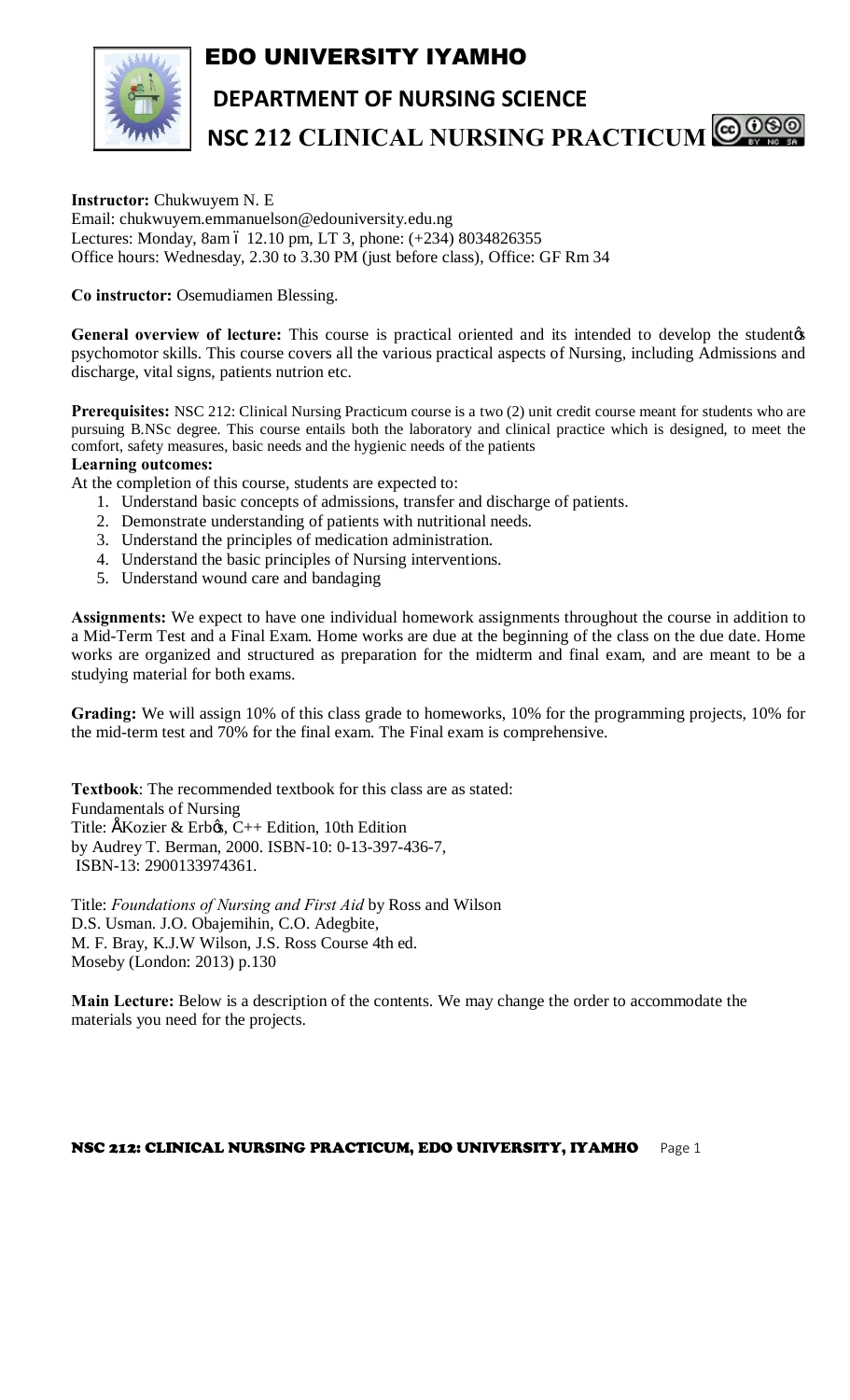## **Courseware: - NSC 211 – CLINICAL NURSING PRACTICUM**

The following documents outline the courseware for the course NSC 211 CLINICAL NURSING PRACTICUM. Much of this material is taken from recommended text books.

**1**: Introduction. Admissions and Discharge.

- i. Types of Admissions
- ii. Indications
- iii. Admission procedure (planned and ambulant),
- iv. Admitting the paediatric patient
- v. Roles of a Nurse,
- 2: Transfer of Patients.
	- vi. Types
	- vii. Trans in
	- viii. Trans out)
- 3: Discharge of a patient from the Hospital.
	- ix. Discharge Planning
	- x. Role of a Nurse
	- xi. Regular Language Closure Properties
- 4: Dealing with Discharge against medical advice.
	- xii. Steps
- 5: Patients Nutritional Needs.
	- xiii. Concept of Nutrition
	- xiv. Steps to better nutrition
	- xv. Nutritional needs of hypertensive patients
	- xvi. Nutritional Needs of Pancreatitis patients
	- xvii. Nutritional Needs of Pregnant women
- 6: Types of diet in the Hospital
	- xviii. Regular Diet,
	- xix. Liquid Diets
	- xx. Soft Diets
	- xxi. Restricted Diets
	- xxii. Therapeutic Diets

COOO Clinical Nursing Practicum by **Emmanuelson. N. CHUKWUYEM** is licensed under a [Creativ](http://creativecommons.org/licenses/by-nc-sa/4.0/)e [Commons Attribution-NonCommercial-ShareAlike 4.0 International Licens](http://creativecommons.org/licenses/by-nc-sa/4.0/)e

#### NSC 212: CLINICAL NURSING PRACTICUM, EDO UNIVERSITY, IYAMHO Page 2